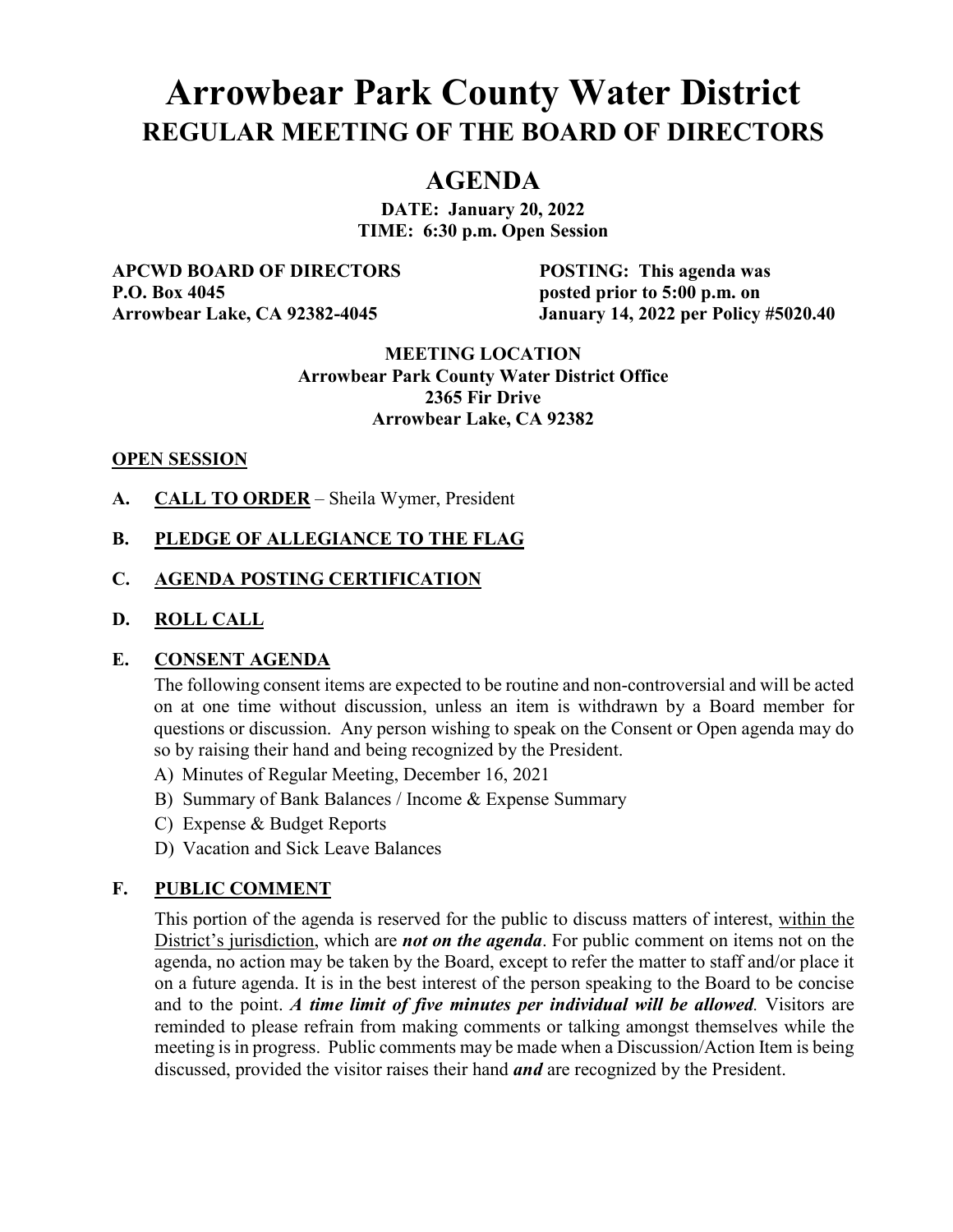## **G. STAFF REPORTS**

- A) Water & Sewer Field Operations Supervisor Weber
	- 1. Monthly Report
- B) Interim Chief Lindley
	- 1. Calls for the previous month.
- C) General Manager Huff
	- 1. Administrative Highlights.

#### **Excuse Staff not needed for Action Items**

#### **H. DISCUSSION / ACTION ITEMS**

- A) Board
	- 1. Annual election of Board Officers for the Arrowbear Park County Water District. Call for nominations by way of motion for Officers of the Board for 2022 (President and Vice-President).
	- 2. Motion to appoint Caroline Rimmer as Secretary to the Board of Directors for 2022.
	- 3. Discussion with motion to approve Resolution 2022-1-20 appointing General Manager Huff, Secretary Rimmer, and the President of the Board appointing two Board Members as signers on District bank accounts.
	- 4. Discussion with motion to affirm regular Board Meeting day and time for 2022.
- B) General Manager
	- 1. Discussion with motion to approve amending District Policy 3040 by adding section 3040.60 to provide for an employee cell phone allowance in lieu of a District provided cell phone.

Staff Recommendation - Approve

## **I. ADJOURN REGULAR MEETING**

## **J. OPEN THE ANNUAL MEETING OF THE FINANCE CORPORATION**

- A) Board
	- 1. Motion to appoint newly sustained Officers of Board to the same positions for the Financing Corporation for the year 2022.

## **K. ADJOURN THE ANNUAL MEETING OF THE FINANCE CORPORATION**

## **L. RE-OPEN THE REGULAR MEETING**

## **M. ANNOUNCEMENTS**

- A) President
- B) Board Members
- C) Staff
	- 1. Statement of Economic Interest (Form 700) needs to be completed and turned in by the March Board meeting. Included in Board Packets.